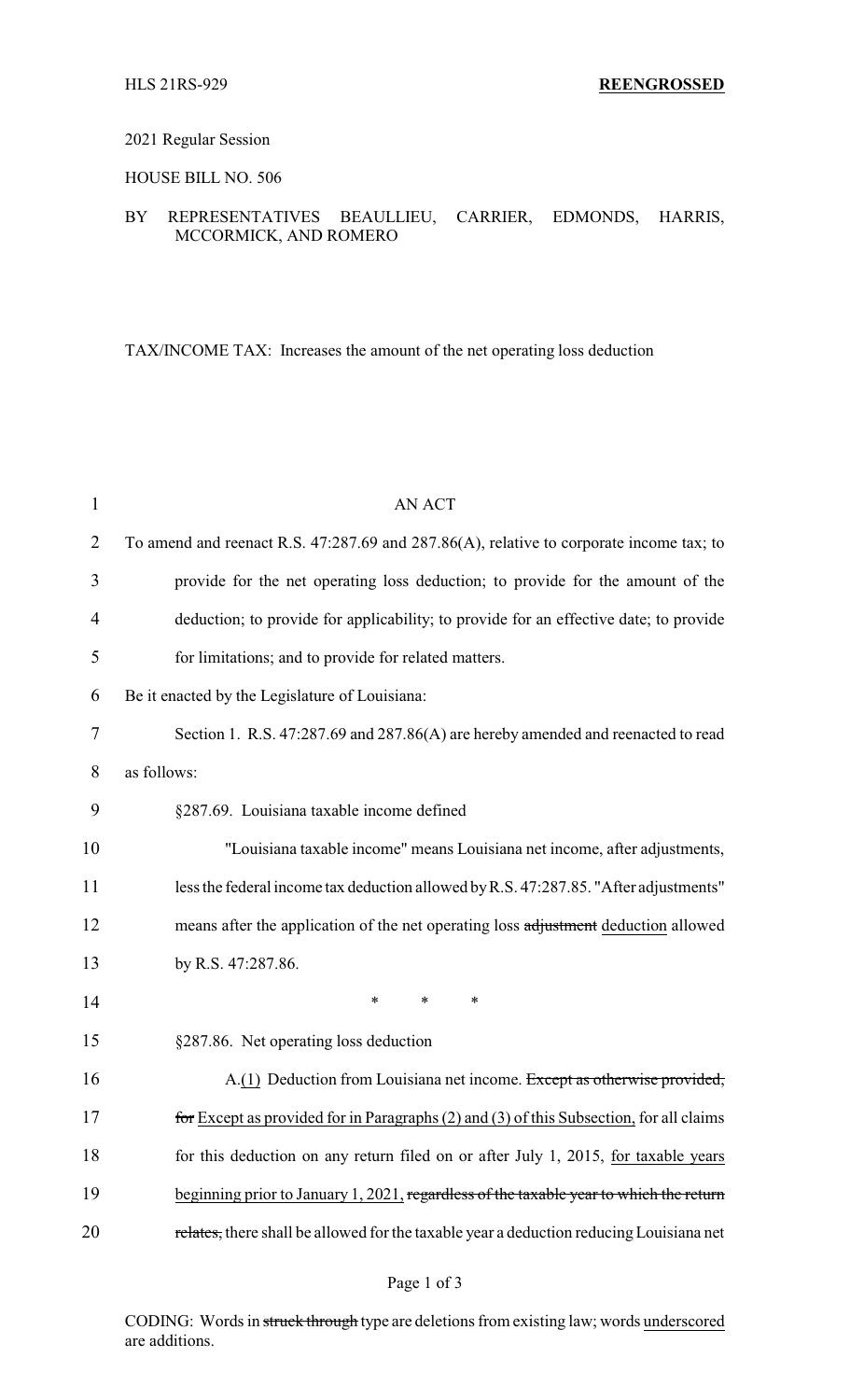| $\mathbf{1}$   | income in an amount equal to seventy-two percent of the net operating loss                    |
|----------------|-----------------------------------------------------------------------------------------------|
| $\overline{2}$ | carryovers to such year, but the deduction shall never exceed seventy-two percent             |
| 3              | of Louisiana net income.                                                                      |
| 4              | (2) For all claims for this deduction on any return for a taxable year                        |
| 5              | beginning on or after January 1, 2021, through December 31, 2023, there shall be              |
| 6              | allowed for the taxable year a deduction reducing Louisiana net income in an amount           |
| 7              | equal to eighty percent of the amount of net operating loss carryovers to such year,          |
| 8              | but the deduction shall never exceed eighty percent of Louisiana net income.                  |
| 9              | (3) For all claims for this deduction on any return filed for a taxable year                  |
| 10             | beginning on or after January 1, 2024, there shall be allowed for the taxable year a          |
| 11             | deduction reducing Louisiana net income in an amount equal to seventy-two percent             |
| 12             | of the net operating loss carryovers to such year, but the deduction shall never              |
| 13             | exceed seventy-two percent of Louisiana net income.                                           |
| 14             | $\ast$<br>*<br>$\ast$                                                                         |
| 15             | Section 2. The provisions of this Act shall be applicable to tax years beginning on           |
| 16             | or after January 1, 2021.                                                                     |
| 17             | Section 3. This Act shall become effective upon signature by the governor or, if not          |
| 18             | signed by the governor, upon expiration of the time for bills to become law without signature |
| 19             | by the governor, as provided by Article III, Section 18 of the Constitution of Louisiana. If  |
| 20             | vetoed by the governor and subsequently approved by the legislature, this Act shall become    |
| 21             | effective on the day following such approval.                                                 |

# DIGEST

The digest printed below was prepared by House Legislative Services. It constitutes no part of the legislative instrument. The keyword, one-liner, abstract, and digest do not constitute part of the law or proof or indicia of legislative intent. [R.S. 1:13(B) and 24:177(E)]

| HB 506 Reengrossed | 2021 Regular Session | Beaullieu |
|--------------------|----------------------|-----------|
|                    |                      |           |

**Abstract:** Increases the amount of the net operating loss deduction that may be claimed on returns filed for tax years beginning on or after Jan. 1, 2021, through Dec. 31, 2023, to 80% of the net operating loss carryovers for the taxable year.

Present law authorizes a deduction reducing La. net income in an amount equal to 72% of the net operating loss carryovers for the taxable year for all claims on any return filed on or after July 1, 2015, regardless of the taxable year to which the return relates. Present law

Page 2 of 3